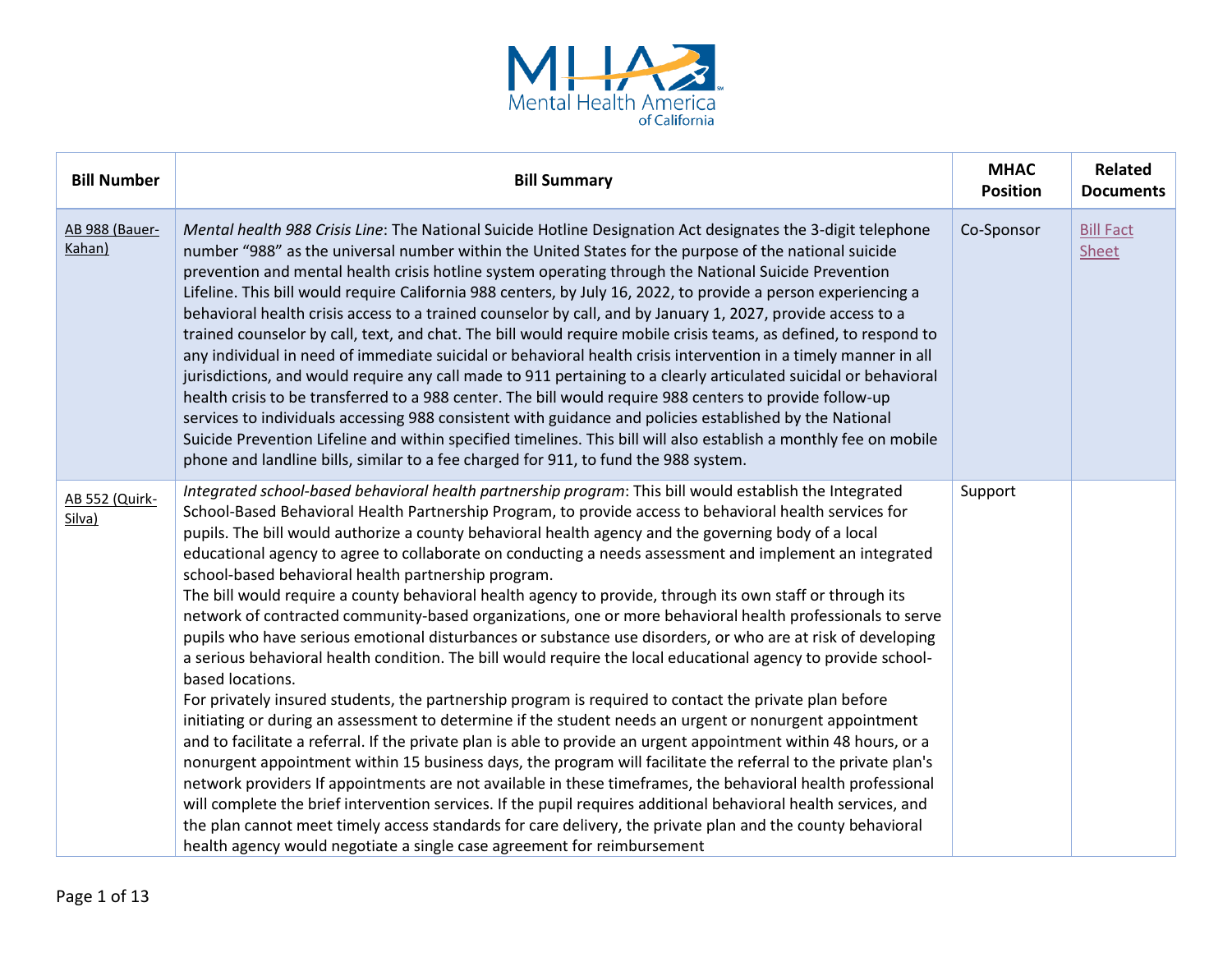| AB 662<br>(Rodriguez) | Mental health: Office of Suicide Prevention: Existing law authorizes the State Department of Public Health to<br>establish the Office of Suicide Prevention within the department. Existing law authorizes the office to<br>perform certain functions including, but not limited to, conducting state-level assessment of regional and<br>statewide suicide prevention policies and practices and reporting on progress to reduce rates of suicide.<br>This bill would authorize the office to additionally conduct local-level assessments of regional suicide<br>prevention policies and practices, and would include emergency medical personnel and firefighters as a high-<br>risk group.<br>Existing law requires the office to consult with the MHSOAC to implement suicide prevention efforts.<br>This bill would require the office to consult with the Office of Emergency Services to implement suicide<br>prevention efforts for emergency medical personnel and firefighters throughout the states' municipal fire<br>service agencies and fire districts, and to solicit proposals for, and to contract for, an evidence-based<br>curriculum to establish behavioral health peer-support programs for emergency medical personnel, local fire<br>service agencies, and fire districts. | Watch |  |
|-----------------------|------------------------------------------------------------------------------------------------------------------------------------------------------------------------------------------------------------------------------------------------------------------------------------------------------------------------------------------------------------------------------------------------------------------------------------------------------------------------------------------------------------------------------------------------------------------------------------------------------------------------------------------------------------------------------------------------------------------------------------------------------------------------------------------------------------------------------------------------------------------------------------------------------------------------------------------------------------------------------------------------------------------------------------------------------------------------------------------------------------------------------------------------------------------------------------------------------------------------------------------------------------------------------------------------------|-------|--|
| AB 748<br>(Carrillo)  | Pupil mental health: mental health assistance posters: This bill would require on or before the start of the<br>2023-24 school year, each schoolsite serving pupils in grades 6 to 12 must create a poster that identifies<br>approaches and shares resources regarding pupil mental health. Each poster would be at least 8.5 by 11<br>inches and must include identification of common behaviors of those struggling with mental health, a list of<br>schoolsite-specific resources, a list of positive coping strategies to use, and a list of negative coping strategies<br>to avoid. The bill would require the poster to be prominently and conspicuously displayed at each schoolsite.<br>The poster shall also be digitized and distributed online to pupils through social media, internet websites,<br>portals, and learning platforms.                                                                                                                                                                                                                                                                                                                                                                                                                                                    | Watch |  |
| <b>AB 808 (Stone)</b> | Foster youth: children's crisis continuum pilot program: This bill would require DSS, in collaboration with<br>DHCS and with input from certain stakeholders to establish a 5-year Children's Crisis Continuum Pilot<br>Program (CCC Pilot Program) for the purpose of developing treatment options needed to support California's<br>commitment to eliminate the placement of foster youth with complex needs in out-of-state facilities.<br>Requires a participating entity to develop and implement a highly integrated continuum of care for foster<br>youth with high acuity mental health needs, with specified services. The continuum of care must include: 1) a<br>crisis stabilization unit; 2) a crisis residential program; 3) an inpatient psychiatric health facility; 4) intensive<br>services foster care with integrated specialty mental health services; 5) community-based supportive services<br>available 24/7                                                                                                                                                                                                                                                                                                                                                                 | Watch |  |
| AB 1816<br>(Bryan)    | Reentry housing and workforce development program: Upon appropriation, this bill would require the<br>Department of Housing and Community Development to create the Reentry Housing and Workforce<br>Development Program, and would require the department to take specified actions to provide grants to<br>applicants for innovative or evidence-based housing, housing-based services, and employment interventions<br>to allow people with recent histories of incarceration to exit homelessness and remain stably housed.                                                                                                                                                                                                                                                                                                                                                                                                                                                                                                                                                                                                                                                                                                                                                                      | Watch |  |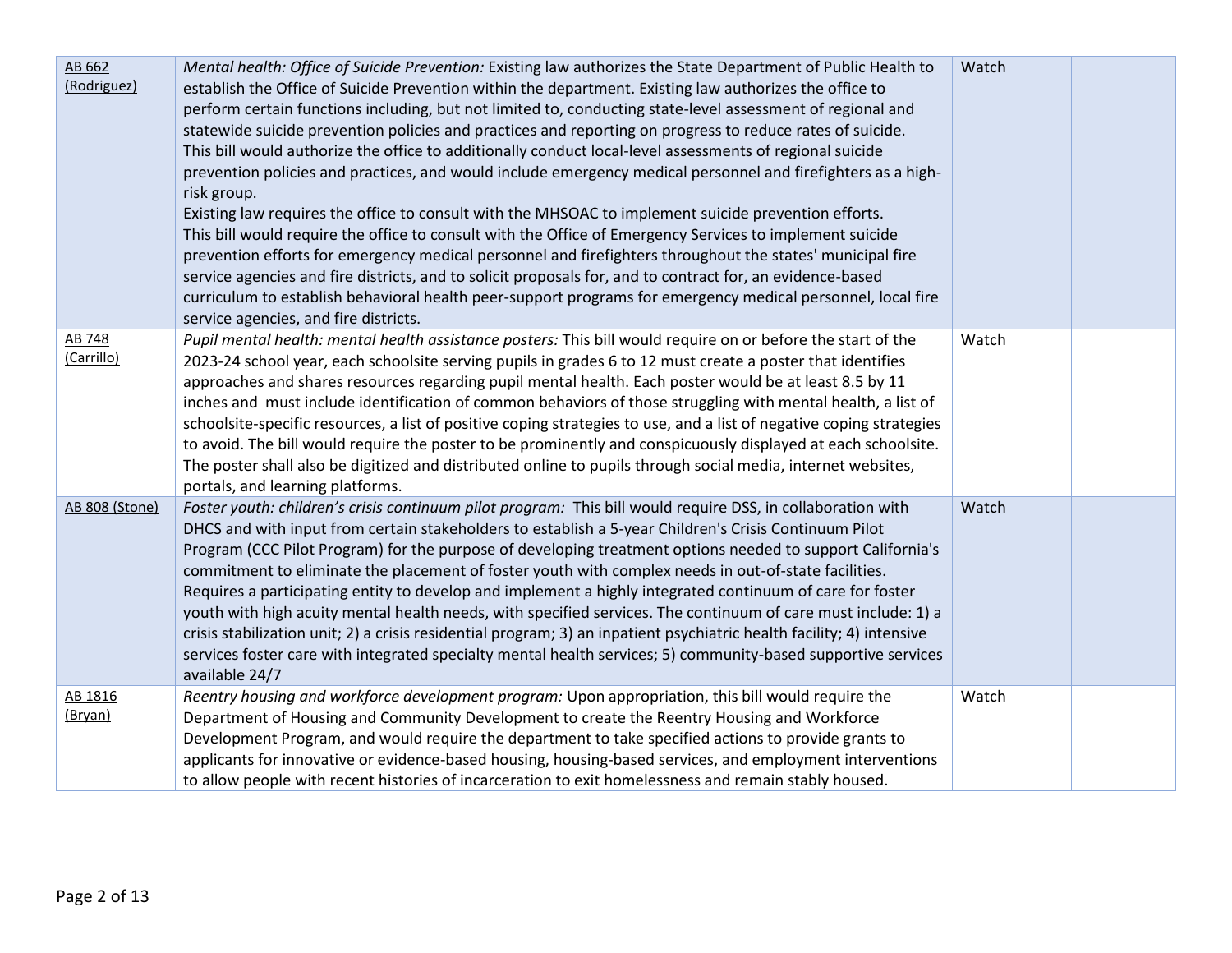| AB 1859<br>(Levine)   | Mental health services: This bill would require a health care service plan or a health insurance policy that<br>includes coverage for mental health services to, among other things, approve the provision of mental health<br>services for persons who are detained for 72-hour treatment and evaluation under the LPS Act and to<br>schedule an initial outpatient appointment for that person with a licensed mental health professional on a<br>date within 48 hours of the person's release from detention.                                                                                                                                                                                                                                                                                                                                                                                                                                                                                                                                                                                                                                                                                                                                                                                                                                                                                                                                                                                                                                                                                                                                                     | Watch   |                                                                   |
|-----------------------|----------------------------------------------------------------------------------------------------------------------------------------------------------------------------------------------------------------------------------------------------------------------------------------------------------------------------------------------------------------------------------------------------------------------------------------------------------------------------------------------------------------------------------------------------------------------------------------------------------------------------------------------------------------------------------------------------------------------------------------------------------------------------------------------------------------------------------------------------------------------------------------------------------------------------------------------------------------------------------------------------------------------------------------------------------------------------------------------------------------------------------------------------------------------------------------------------------------------------------------------------------------------------------------------------------------------------------------------------------------------------------------------------------------------------------------------------------------------------------------------------------------------------------------------------------------------------------------------------------------------------------------------------------------------|---------|-------------------------------------------------------------------|
| AB 1860 (Ward)        | Substance abuse treatment: certification: Existing law requires DHCS to require that a person providing<br>counseling services within alcoholism or drug abuse recovery be registered with or certified by a certifying<br>organization approved by the department. This requirement discourages qualified graduate student interns<br>participating in supervised internships affiliated with graduate university programs in psychology, social<br>work, marriage and family therapy, or counseling from working in SUD treatment programs by also requiring<br>them to register with a certifying organization as if they were on the career path to become a certified SUD<br>counselor. This bill would change statute to allow these qualified graduate student interns to complete their<br>supervised internships at SuD treatment programs.                                                                                                                                                                                                                                                                                                                                                                                                                                                                                                                                                                                                                                                                                                                                                                                                                 | Watch   | <b>Bill Fact</b><br><b>Sheet</b><br>Template<br>Support<br>Letter |
| AB 1880<br>(Arambula) | Prior authorization and step therapy: Existing law permits a health care provider or prescribing provider to<br>appeal a denial of a step therapy exception request for coverage of a nonformulary drug, a prior<br>authorization request, or a step therapy exception request, consistent with the current utilization<br>management processes of the health care service plan or health insurer. Existing law also permits an enrollee<br>or insured, or the enrollee's or insured's designee or guardian, to appeal a denial of a step therapy exception<br>request for coverage of a nonformulary drug, prior authorization request, or step therapy exception request<br>by filing a grievance under a specified provision.ormulary drug, prior authorization request, or step therapy<br>exception request by filing a grievance under a specified provision.<br>This bill would require a health care service plan's or health insurer's utilization management process to<br>ensure that an appeal of a denial of an exception request is reviewed by a clinical peer of the health care<br>provider or prescribing provider, as specified. The bill would require health care service plans and health<br>insurers that require step therapy or prior authorization to maintain specified information, including, but not<br>limited to, the number of exception requests for coverage of a nonformulary drug, step therapy exception<br>requests, and prior authorization exception requests received by the plan or insurer, and, upon request, to<br>provide the information in a deidentified format to the department or commissioner, as appropriate. | Support | <b>Bill Fact</b><br><b>Sheet</b>                                  |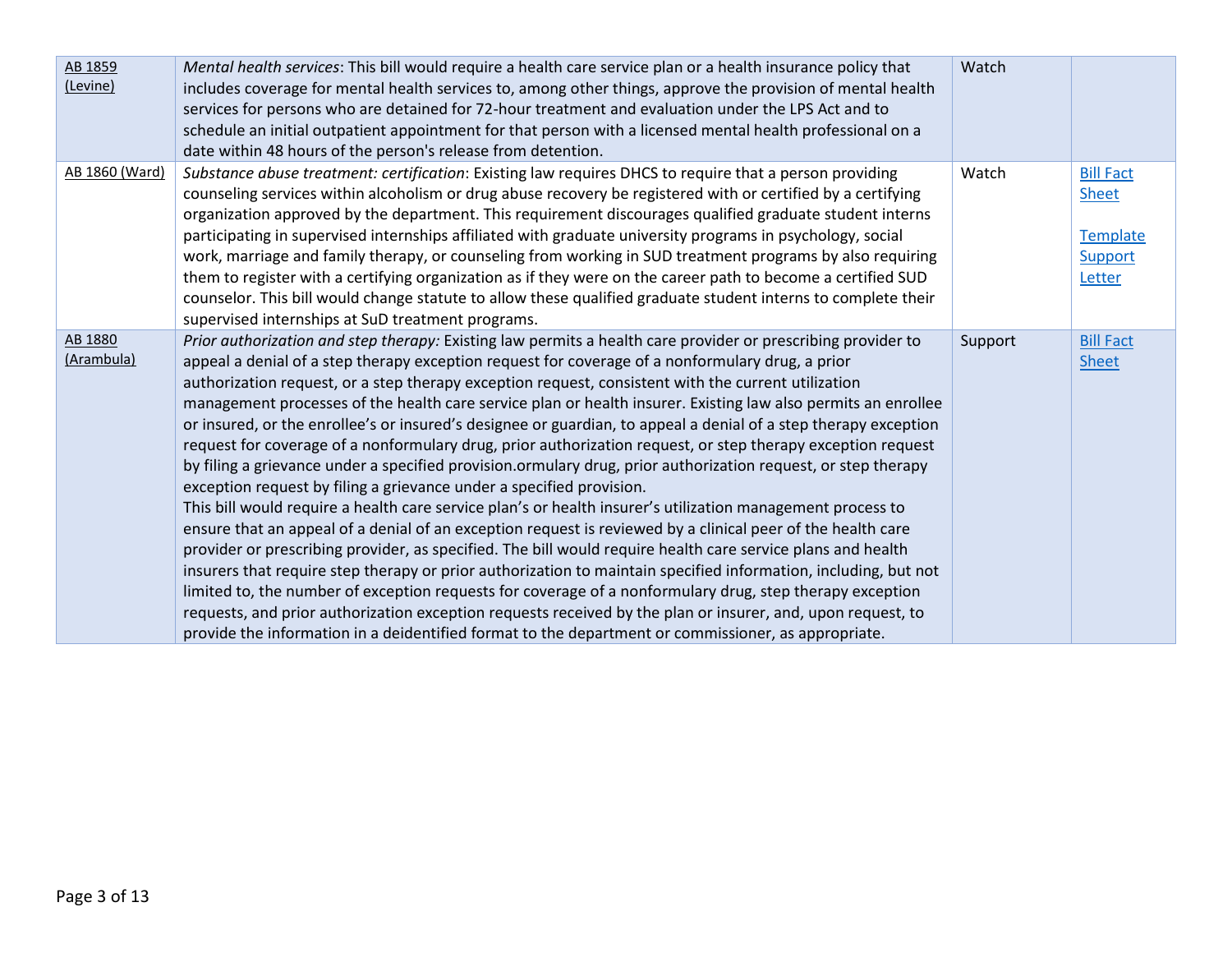| AB 1940    | School-Based Health Center Support Program: Existing law requires the State Department of Public Health, in    | Support |  |
|------------|----------------------------------------------------------------------------------------------------------------|---------|--|
| (Salas)    | cooperation with the State Department of Education, to establish a Public School Health Center Support         |         |  |
|            | Program to assist school health centers, which are defined as centers or programs, located at or near local    |         |  |
|            | educational agencies, that provide age-appropriate health care services at the program site or through         |         |  |
|            | referrals, as specified.                                                                                       |         |  |
|            | This bill would rename the program as the School-Based Health Center Support Program and would redefine        |         |  |
|            | a school-based health center to mean a student-focused health center or clinic that is located at or near a    |         |  |
|            | school or schools, is organized through school, community, and health provider relationships, and provides     |         |  |
|            | age-appropriate, clinical health care services onsite by qualified health professionals. The bill would        |         |  |
|            | authorize a school-based health center to provide primary medical care, behavioral health services, or dental  |         |  |
|            | care services onsite or throgh mobile health or telehealth.                                                    |         |  |
|            | This bill would increase planning, startup, and sustainability grant amounts.                                  |         |  |
|            | Existing law requires the State Department of Education to establish an Office of School-Based Health          |         |  |
|            | Programs for the purpose of assisting local educational agencies regarding the current health-related          |         |  |
|            | programs under the purview of the department. This bill would require the office to work with the State        |         |  |
|            | Department of Public Health in supporting the School-Based Health Center Support Program.                      |         |  |
| AB 1999    | Medi-Cal: behavioral health: individuals with vision loss: Would require the Department of Health Care         | Support |  |
| (Arambula) | Services (DHCS) to establish a pilot project to provide behavioral health services to Medi-Cal beneficiaries   |         |  |
|            | who are blind or have low vision, as a covered benefit under the Medi-Cal program.                             |         |  |
| AB 2072    | Mental health professionals: natural disasters: This bill would require, by November 1, 2024, county offices   | Support |  |
| (Gabriel)  | of education to develop a system for rapidly deploying qualified mental health professionals and other key     |         |  |
|            | school personnel employed by individual school districts and charter schools throughout the county to areas    |         |  |
|            | of the county that experienced a natural disaster or other traumatic event. The bill would require single      |         |  |
|            | school district county offices of education to enter into agreements with at least one other county office of  |         |  |
|            | education that they share a border with.                                                                       |         |  |
| AB 2122    | Public postsecondary education: mental health hotlines student identification cards: This bill would authorize | Support |  |
| (Choi)     | each campus of the California State University, the California Community Colleges, and the University of       |         |  |
|            | California to establish a campus mental health hotline for students to access mental health services           |         |  |
|            | remotely. The bill would require each campus of the California State University and California Community       |         |  |
|            | colleges, and request each campus of the University of California, with a campus mental health hotline to      |         |  |
|            | have printed on either side of student identification cards the telephone number of the campus mental          |         |  |
|            | health hotline.                                                                                                |         |  |
|            | Amended 3/9/22 to also require each CSU campus and each California Community College Campus, and               |         |  |
|            | request each campus of the University of California, without a campus mental health hotline to have printed    |         |  |
|            | on the student identification card the telephone number of their city or county's mental health hotline.       |         |  |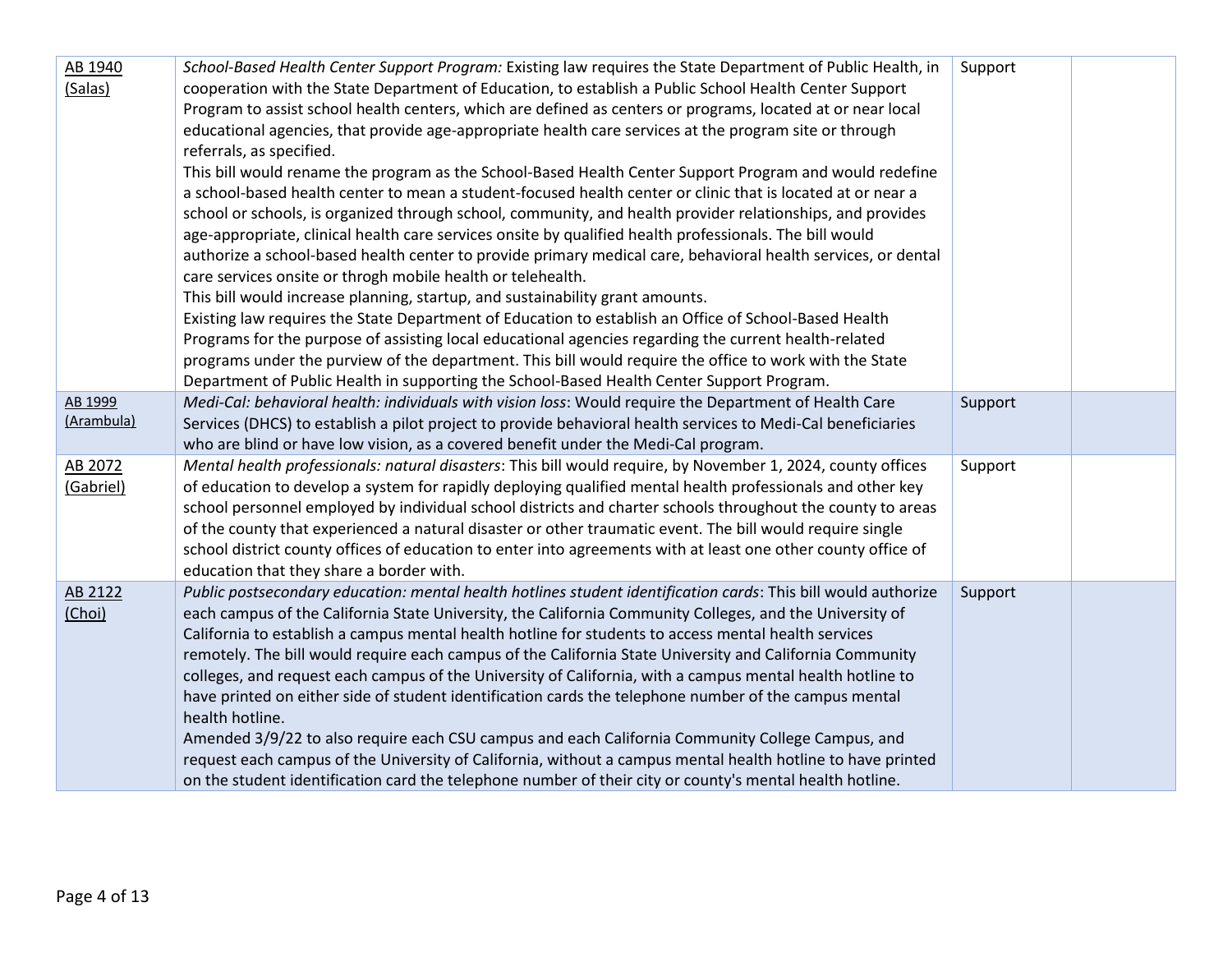| AB 2124<br>(Garcia)   | Pupil Peer Support Training Program. This bill, subject to appropriation by the legislature, would establish the<br>Pupil Peer Support Training Program. The bill would require the Superintendent of Public Instruction to<br>develop an application process and administration plan for the selection of grant recipients under the<br>program before January 31, 2024. The bill would require the Superintendent to award Pupil Peer Support<br>Training Program grants on a competitive basis to local educational agencies serving pupils in any of grades 9<br>to 12, inclusive, to establish a peer support training program at schools maintained by these local<br>educational agencies. The bill would require a grant recipient to ensure that the training and ongoing<br>supervision of pupils serving as peer supports be conducted by school staff holding a pupil personnel services<br>credential.                                                                                                                                                                                                                                                                                                                                                                                                                                                                                                                                                                                                                                                                                                                                                                                                                                                                                                  | Watch  |  |
|-----------------------|----------------------------------------------------------------------------------------------------------------------------------------------------------------------------------------------------------------------------------------------------------------------------------------------------------------------------------------------------------------------------------------------------------------------------------------------------------------------------------------------------------------------------------------------------------------------------------------------------------------------------------------------------------------------------------------------------------------------------------------------------------------------------------------------------------------------------------------------------------------------------------------------------------------------------------------------------------------------------------------------------------------------------------------------------------------------------------------------------------------------------------------------------------------------------------------------------------------------------------------------------------------------------------------------------------------------------------------------------------------------------------------------------------------------------------------------------------------------------------------------------------------------------------------------------------------------------------------------------------------------------------------------------------------------------------------------------------------------------------------------------------------------------------------------------------------------|--------|--|
| AB 2242<br>(Santiago) | Mental health services: Would require the Department of State Hospitals to create a model discharge plan<br>for counties and hospitals to follow when discharging those held under temporary holds or a<br>conservatorship. The bill would require county mental health departments to collaborate with facilities and<br>hospitals to develop, implement, and adhere to an adequate discharge plan that ensures continuity of<br>services and care in the community for all individuals exiting holds or a conservatorship, and to implement<br>that plan across the entire network of acute and subacute facilities by 2/1/2024.<br>Would require the county discharge plan to require that an individual exiting a temporary hold or a<br>conservatorship be provided with a detailed treatment plan that includes a scheduled first appointment with<br>their referred service provider and that establishes a team of 2 or more service providers designated to assist<br>the individual for up to 6 months.<br>Would prohibit a county from discharging an individual from a hold unless the first follow-up appointment is<br>scheduled and the appointment information is given to the individual.<br>Would allow counties pay for the services authorized in Sections 5150 and 5250 to use funds from the<br>Mental Health Services Fund when included in county plans. Would require the state Department of Health<br>Care Services to issue guidance specifying which services authorized under the LPS Act may be paid by<br>counties with funds from the Mental Health Services Fund.<br>Would require the MHSOAC to develop, implement, and oversee a public and comprehensive framework for<br>tracking and reporting spending on mental health programs and services from all major funding sources | Oppose |  |
| AB 2275               | Mental Health: Involuntary commitment: This bill would specify that the 72-hour period of evaluation and                                                                                                                                                                                                                                                                                                                                                                                                                                                                                                                                                                                                                                                                                                                                                                                                                                                                                                                                                                                                                                                                                                                                                                                                                                                                                                                                                                                                                                                                                                                                                                                                                                                                                                             | Watch  |  |
| (Wood)                | treatment under the Lanterman-Petris-Short Act begins when the person is first detained.<br>Existing law states that a certification hearing must take place within four days of the date on which a person                                                                                                                                                                                                                                                                                                                                                                                                                                                                                                                                                                                                                                                                                                                                                                                                                                                                                                                                                                                                                                                                                                                                                                                                                                                                                                                                                                                                                                                                                                                                                                                                          |        |  |
|                       | is certified for a period of intensive treatment. This bill would instead require a certification hearing within 7                                                                                                                                                                                                                                                                                                                                                                                                                                                                                                                                                                                                                                                                                                                                                                                                                                                                                                                                                                                                                                                                                                                                                                                                                                                                                                                                                                                                                                                                                                                                                                                                                                                                                                   |        |  |
|                       | days of the date on which the person was initially detained pursuant to Section 5150.                                                                                                                                                                                                                                                                                                                                                                                                                                                                                                                                                                                                                                                                                                                                                                                                                                                                                                                                                                                                                                                                                                                                                                                                                                                                                                                                                                                                                                                                                                                                                                                                                                                                                                                                |        |  |
| AB 2288               | Advanced health care directives: mental health treatment: Would amend current healthcare directives                                                                                                                                                                                                                                                                                                                                                                                                                                                                                                                                                                                                                                                                                                                                                                                                                                                                                                                                                                                                                                                                                                                                                                                                                                                                                                                                                                                                                                                                                                                                                                                                                                                                                                                  | Watch  |  |
| (Choi)                | statutes to clarify that health care decisions under those provisions include mental health treatment. Would                                                                                                                                                                                                                                                                                                                                                                                                                                                                                                                                                                                                                                                                                                                                                                                                                                                                                                                                                                                                                                                                                                                                                                                                                                                                                                                                                                                                                                                                                                                                                                                                                                                                                                         |        |  |
|                       | not create a separate psychiatric advance directive or a new statutory form for that purpose.                                                                                                                                                                                                                                                                                                                                                                                                                                                                                                                                                                                                                                                                                                                                                                                                                                                                                                                                                                                                                                                                                                                                                                                                                                                                                                                                                                                                                                                                                                                                                                                                                                                                                                                        |        |  |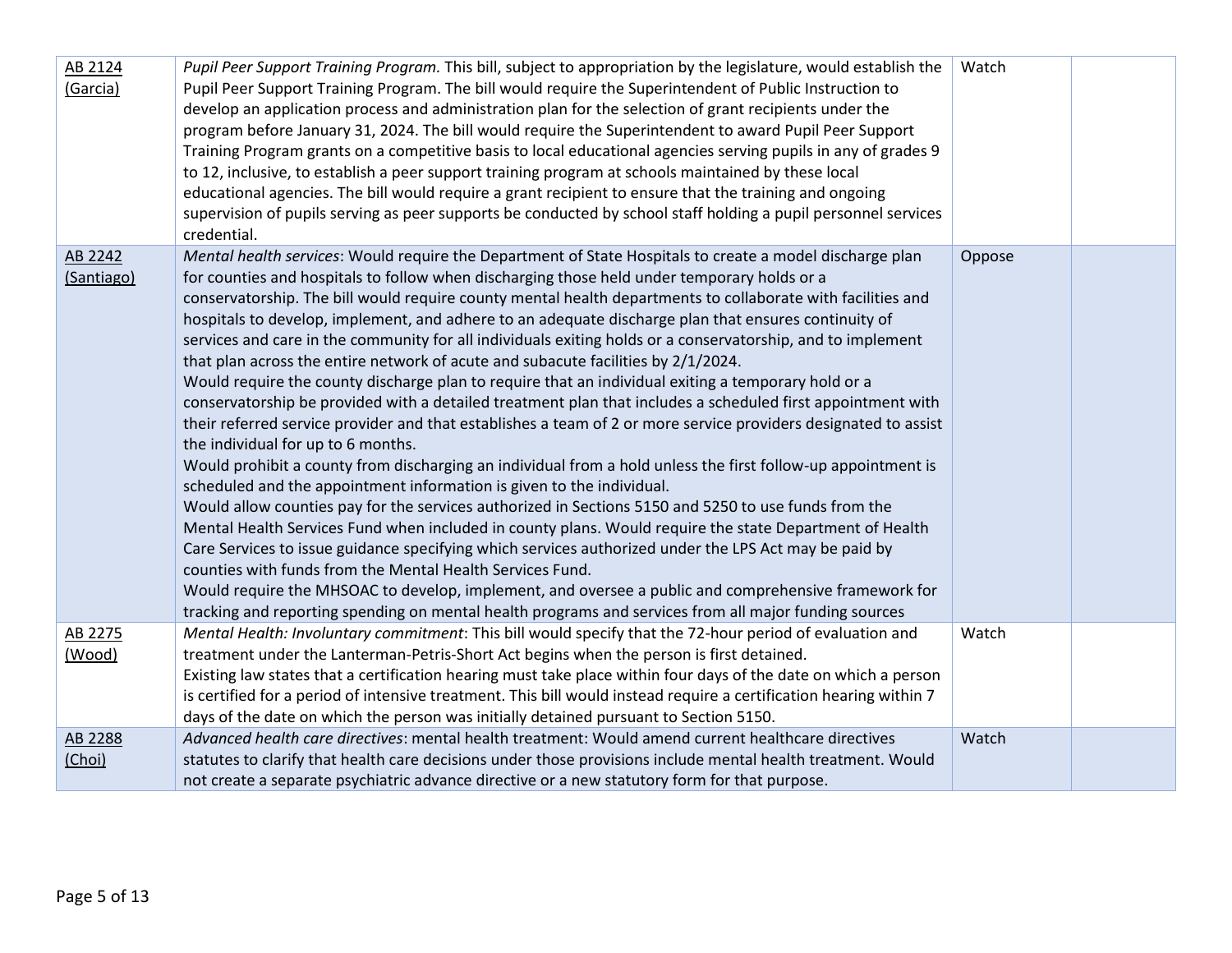| AB 2291<br>(Muratsuchi) | Mental health services: involuntary treatment. This bill would, for each person admitted for a 72 hour, or 14<br>day hold under the LPS Act, require the facility providing the 72-hour evaluation or 14 day treatment to keep<br>with the person's medical record contact information for an individual designated by the individual as their<br>medical emergency contact, and would require that facility to develop a continuity of care plan for the<br>person before their release from the detention or the intensive treatment. The facility would be required,<br>before the release of the individual, to provide the county behavioral health director with the medical<br>emergency contact information, the continuity of care plan, and the possible release date of the person. The<br>bill would require the county to offer a person released from a 72-hour or 14 day hold who is homeless a<br>local crisis bed or recuperative care upon their release from the designated facility. Acceptance of this bed is<br>voluntary. | Watch   |                                  |
|-------------------------|--------------------------------------------------------------------------------------------------------------------------------------------------------------------------------------------------------------------------------------------------------------------------------------------------------------------------------------------------------------------------------------------------------------------------------------------------------------------------------------------------------------------------------------------------------------------------------------------------------------------------------------------------------------------------------------------------------------------------------------------------------------------------------------------------------------------------------------------------------------------------------------------------------------------------------------------------------------------------------------------------------------------------------------------------|---------|----------------------------------|
| AB 2317<br>(Ramos)      | Children's psychiatric residential treatment facilities: This bill would require DHCS to license and establish<br>regulations for psychiatric residential treatment facilities that provide psychiatric services to individuals<br>under age 21 in an inpatient, non-hospital setting.                                                                                                                                                                                                                                                                                                                                                                                                                                                                                                                                                                                                                                                                                                                                                           | Watch   | <b>Bill Fact</b><br><b>Sheet</b> |
| AB 2352<br>(Nazarian)   | Prescription drug coverage: This bill would require a health care service plan or health insurer that provides<br>prescription drug benefits and maintains one or more drug formularies to furnish specified information<br>about a prescription drug (including the enrollee's eligibility for the prescription drug, a full formulary list of<br>drugs, cost-sharing information, utilization management) upon request by an enrollee or insured, or their<br>health care provider. The bill would require the plan or insurer to respond in real time to that request and<br>ensure the information is current no later than one business day after a change is made.                                                                                                                                                                                                                                                                                                                                                                         | Watch   | <b>Bill Fact</b><br><b>Sheet</b> |
| AB 2408<br>(Cunningham) | Child users: addiction: This bill, the Social Media Platform Duty to Children Act, would impose on an operator<br>of a social media platform a duty not to addict, as defined, child users and would, among other things,<br>prohibit a social media platform from addicting a child user by any of certain means, including the use or sale<br>of a child user's personal data. The act would authorize a person authorized to assert the legal rights of a<br>child user who suffers injury as a result of a violation of the act to bring an action against a violator to<br>recover or obtain certain relief, including a civil penalty of up to \$25,000 per violation per calendar year.                                                                                                                                                                                                                                                                                                                                                   | Watch   | <b>Bill Fact</b><br><b>Sheet</b> |
| AB 2581<br>(Salas)      | Health care service plans: mental health and substance use disorders: provider credentials: Within health<br>care service plans that provide coverage for mental health and substance use disorders, for provider<br>contracts issued, amended or renewed after 1/1/2023, the health care service plan would be required to<br>assess and verify the qualifications of a health care provider within 45 days after receiving a completed<br>provider credentialing application.                                                                                                                                                                                                                                                                                                                                                                                                                                                                                                                                                                  | Watch   |                                  |
| AB 2666<br>(Salas)      | Behavioral Health Internship Grant Program: This bill would, subject to an appropriation, require the<br>Department of Health Care Access and Information to develop and administer a grant program to allocate<br>funding in the form of stipends, for students in behavioral health fields of study and practice, who are<br>participating in unpaid internships or completing unpaid licensure hours at FQHCs. The bill would require the<br>department, when making grants, to consider mental health professional shortage areas and<br>underrepresented groups in the behavioral health workforce                                                                                                                                                                                                                                                                                                                                                                                                                                          | Support |                                  |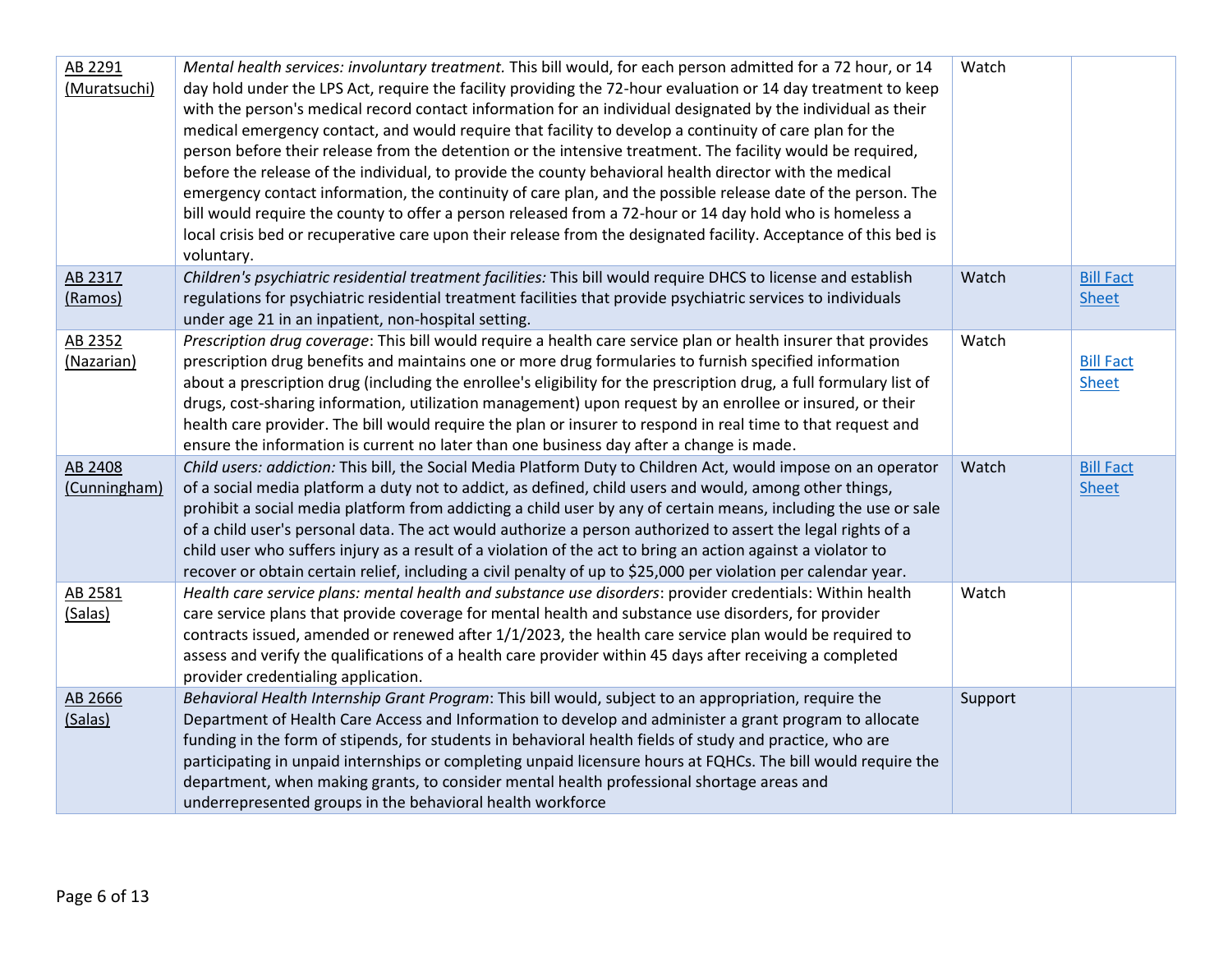| AB 2817<br>(Reyes)       | House California Challenge Program: This bill would establish the House California Challenge Program, to be<br>administered by the California Health and Human Services Agency, for the purpose of providing direct rental<br>assistance to help persons experiencing homelessness obtain housing. Upon appropriation, the bill would<br>require HHS to allocate \$1B for purposes of the program each fiscal year for 5 years                                                                                                                                                                                                                                                                                                                                             | Watch  |  |
|--------------------------|----------------------------------------------------------------------------------------------------------------------------------------------------------------------------------------------------------------------------------------------------------------------------------------------------------------------------------------------------------------------------------------------------------------------------------------------------------------------------------------------------------------------------------------------------------------------------------------------------------------------------------------------------------------------------------------------------------------------------------------------------------------------------|--------|--|
| <b>SB 57</b><br>(Wiener) | Controlled substances: overdose prevention program: This bill would create a pilot program for the City and<br>County of San Francisco, the County of Los Angeles, the City of Los Angeles, and the City of Oakland to<br>approve entities to operate overdose prevention programs that satisfy specified requirements including<br>providing a hygienic space supervised by trained staff where people who use drugs can consume pre-<br>obtained drugs, providing sterile consumption supplies, providing access or referrals to substance use<br>disorder treatment, and that staff is authorized and trained to provide an opioid antagonist.                                                                                                                          | Watch  |  |
| SB 340 (Stern)           | LPS Act: hearings: This bill would allow a family member, friend, or acquaintance with personal knowledge of<br>the person receiving treatment to make a request to testify in the judicial review proceedings under the<br>Lanterman-Petris-Short Act.                                                                                                                                                                                                                                                                                                                                                                                                                                                                                                                    | Watch  |  |
| SB 516<br>(Eggman)       | LPS Act: Certification for intensive treatment: review hearing: This bill would authorize the evidence<br>considered in the certification review hearing for a 14 day hold under the Lanterman-Petris-Short Act to<br>include information on the person's medical condition and how that condition bears on certifying the person<br>as a danger to themselves or to others or as gravely disabled.                                                                                                                                                                                                                                                                                                                                                                        | Oppose |  |
| SB 528 (Jones)           | Foster youth: Psychotropic Medication: This bill would require the State Department of Social Services to<br>create an electronic health care portal, or use an existing portal, that will provide health care providers with<br>access to the health information of a child in foster care that is included in the health and education<br>summary and the completed and approved court forms for the administration of psychotropic medication.<br>The foster care public health nurse would be required to update the electronic health care portal, and<br>require the public health nurse to provide the child's medical, dental, and mental health care information to<br>health care providers, the child or their caregiver, and nonminor dependents as specified. | Watch  |  |
| SB 773 (Roth)            | Medi-Cal managed care: behavioral health services: This bill would require DHCS to make incentive payments<br>to qualifying Medi-Cal managed care plans that meet predefined goals and metrics associated with targeted<br>interventions, rendered by school-affiliated behavioral health providers, that increase access to preventive,<br>early intervention, and behavioral health services for children enrolled in K-12.                                                                                                                                                                                                                                                                                                                                              | Watch  |  |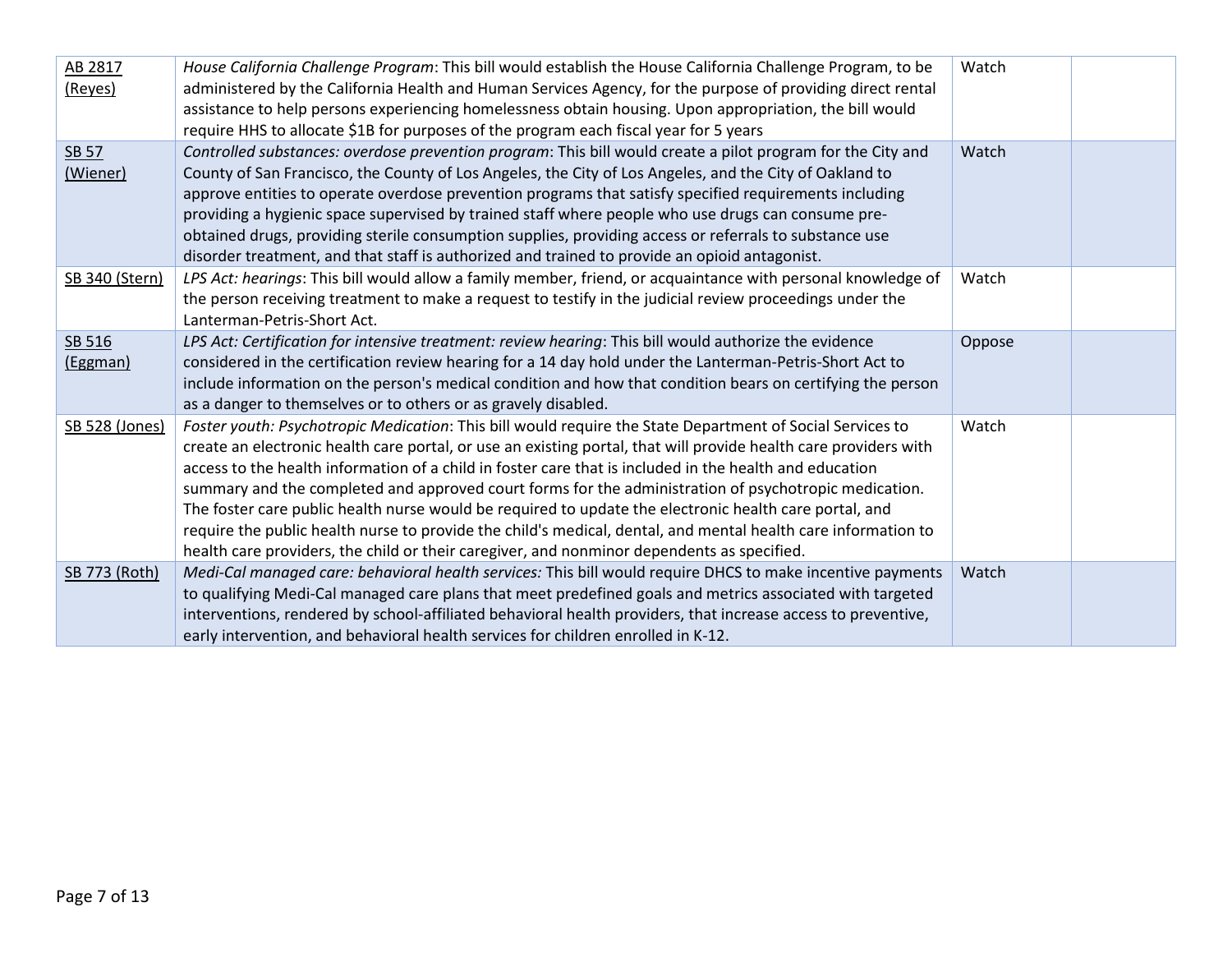| SB 858<br>(Wiener)    | Health care service plans: discipline: civil penalties: Existing law, the Knox-Keene Health Care Service Plan Act<br>of 1975, provides for the licensure and regulation of health care service plans by the Department of<br>Managed Health Care. Existing law authorizes the Director of the Department of Managed Health Care to<br>take disciplinary measures, including the imposition of civil penalties, against a licensee when the director<br>determines that the licensee has committed an act or omission constituting grounds for disciplinary action.<br>Under existing law, these civil penalties generally do not exceed \$2500 per violation. Existing law also<br>includes various provisions that assess specific civil and administrative penalties for certain violations.<br>This bill would increase the base amount of the civil penalty to not less than \$25,000 per violation,<br>commencing January 1, 2024, which would be adjusted annually. The bill would multiply the amounts of<br>other specified civil and administrative penalties by 4, commencing January 1, 2023 and would annually<br>adjust those penalties. The bill would authorize the director to impose a corrective action plan to require<br>future compliance with the act, under certain circumstances. If a health care service plan fails to comply with<br>the corrective action plan in a timely manner, the bill would require the department to monitor the health<br>care service plan through medical surveys, financial examinations, or other means necessary to ensure timely<br>compliance. | Support |                                  |
|-----------------------|-----------------------------------------------------------------------------------------------------------------------------------------------------------------------------------------------------------------------------------------------------------------------------------------------------------------------------------------------------------------------------------------------------------------------------------------------------------------------------------------------------------------------------------------------------------------------------------------------------------------------------------------------------------------------------------------------------------------------------------------------------------------------------------------------------------------------------------------------------------------------------------------------------------------------------------------------------------------------------------------------------------------------------------------------------------------------------------------------------------------------------------------------------------------------------------------------------------------------------------------------------------------------------------------------------------------------------------------------------------------------------------------------------------------------------------------------------------------------------------------------------------------------------------------------------------------------------------------------------------|---------|----------------------------------|
| SB 903<br>(Hertzberg) | Prisons: California Rehabilitation Oversight Board: Existing law requires the California Rehabilitation<br>Oversight Board in the Office of the Inspector General to regularly examine the various mental health,<br>substance abuse, educational, and employment programs for incarcerated persons and parolees under the<br>Department of Corrections and Rehabilitation.<br>This bill would additionally require the board to examine the department's efforts to address the housing<br>needs of incarcerated persons, including those with serious mental health needs, who are released to the<br>community.                                                                                                                                                                                                                                                                                                                                                                                                                                                                                                                                                                                                                                                                                                                                                                                                                                                                                                                                                                                        | Watch   | <b>Bill Fact</b><br><b>Sheet</b> |
| SB 929<br>(Eggman)    | Community mental health services: Data Collection: Existing law requires DHCS to collect and publish<br>annually: the number of people admitted for 72 hour holds, 14- and 30-day periods of intensive treatment,<br>and 180-day postcertification intensive treatment, the number of individuals transferred to mental health<br>facilities, and the number of people for whom conservatorships are established. This bill would require DHCS<br>to also collect and publish annually quantitative information relating to, among other things, clinical<br>outcomes for individuals placed in each type of hold, services provided in each category, waiting periods, and<br>needs for treatment beds.                                                                                                                                                                                                                                                                                                                                                                                                                                                                                                                                                                                                                                                                                                                                                                                                                                                                                                  | Watch   |                                  |
| SB 939 (Pan)          | Prescription drug pricing: This bill would prohibit a pharmacy benefit manager from discriminating against a<br>covered entity or its pharmacy in connection with dispensing a drug subject to federal pricing requirements<br>or preventing a covered entity from retaining the benefit of discounted pricing for those drugs. The bill<br>would prohibit a drug manufacturer that is subject to federal pricing requirements from imposing<br>preconditions, limitations, delays or other barriers to the purchase of covered drugs.                                                                                                                                                                                                                                                                                                                                                                                                                                                                                                                                                                                                                                                                                                                                                                                                                                                                                                                                                                                                                                                                    | Watch   |                                  |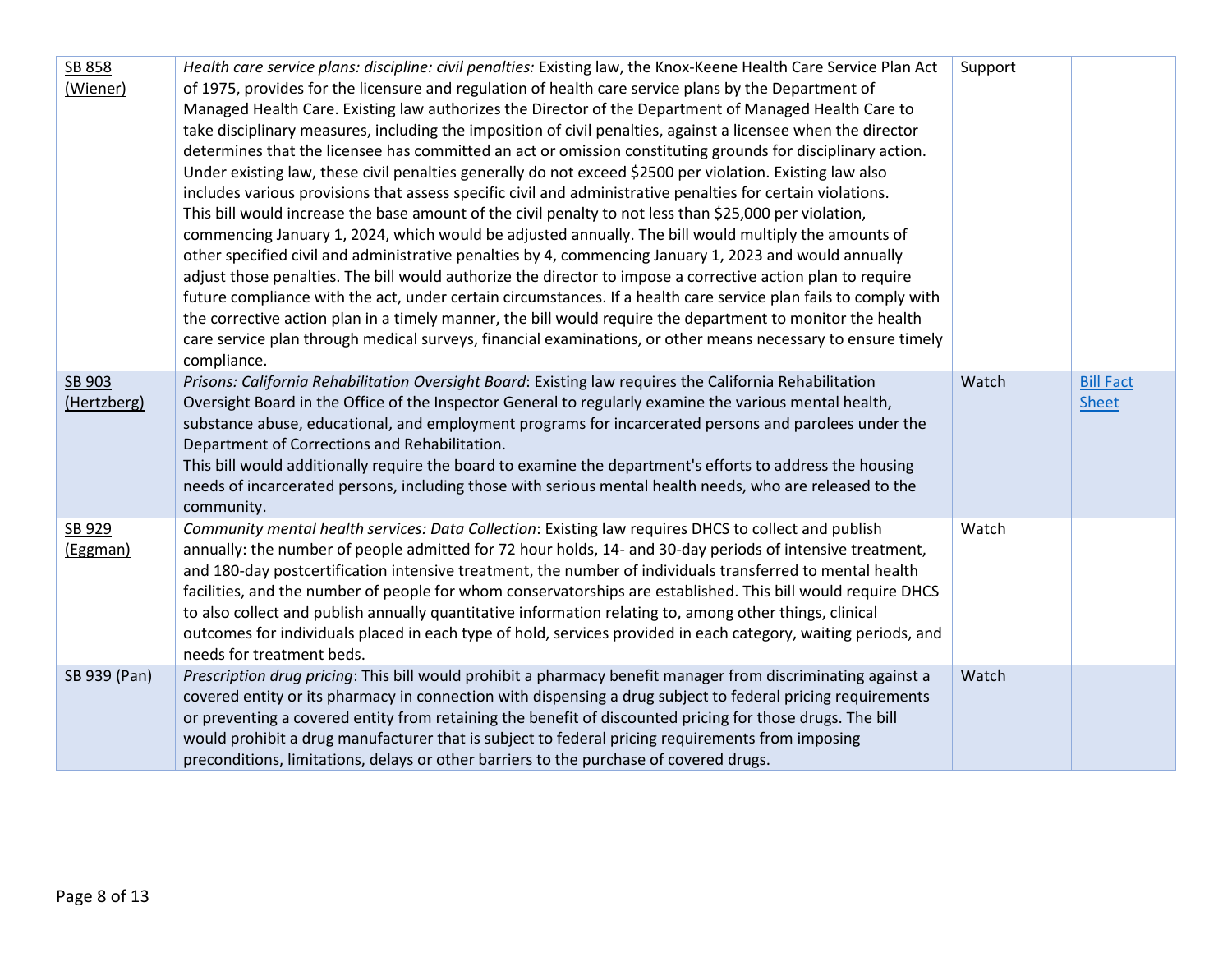| SB 964<br>(Wiener) | Behavioral health: Workforce: This bill would repeal the sections of current law which requires DHCS to<br>establish statewide requirements for counties to use in developing programs for the certification of peer<br>support specialists. This bill would also repeal the code sections authorizing counties to develop peer support<br>specialist programs and instead would require DHCS, by 7/1/2023 to provide for statewide certification of<br>peer support specialists.<br>The bill would require California Community Colleges, the California State University, and if approved by the<br>regents, the University of California to develop two accelerated programs of study related to degrees in<br>social work.<br>This bill would establish the Behavioral Health Workforce Preservation and Restoration Fund in the state<br>treasury to stabilize the current licensed clinical behavioral health workforce by providing hiring or<br>performance-based bonuses, salary augmentation, overtime pay, or hazard pay to licensed behavioral health<br>professionals. The bill would also require the Department of Health Care Access to create a stipend fund for<br>students pursuing a Masters in Social Work Degree.                                                                                                                                                                                                | Watch  | <b>Bill Fact</b><br><b>Sheet</b><br>Sample<br><b>Support</b><br>letter |
|--------------------|----------------------------------------------------------------------------------------------------------------------------------------------------------------------------------------------------------------------------------------------------------------------------------------------------------------------------------------------------------------------------------------------------------------------------------------------------------------------------------------------------------------------------------------------------------------------------------------------------------------------------------------------------------------------------------------------------------------------------------------------------------------------------------------------------------------------------------------------------------------------------------------------------------------------------------------------------------------------------------------------------------------------------------------------------------------------------------------------------------------------------------------------------------------------------------------------------------------------------------------------------------------------------------------------------------------------------------------------------------------------------------------------------------------------------------------|--------|------------------------------------------------------------------------|
| SB 965<br>(Eggman) | Conservatorships: gravely disabled persons: Existing law, the LPS Act, authorizes a conservator to be<br>appointed for a person who is gravely disabled as a result of a mental health disorder or impairment by<br>chronic alcoholism Existing law requires the officer providing the conservatorship investigation to<br>investigate all available alternatives to conservatorship and to recommend conservatorship to the court only<br>if no suitable alternatives are available. Existing law requires the officer to render to the court a written<br>report of the investigation prior to the hearing. This report must be comprehensive and must contain all<br>relevant aspects of the person's medical, psychological, financial, family, vocational, and social condition, and<br>information obtained from the person's family members, close friends, social worker, or principal therapist.<br>Existing law states that the court may receive the report in evidence and may read and consider the contents<br>of the report.<br>This bill requires the court to both receive the report into evidence and to consider the contents of the<br>report in rendering its judgment.<br>This bill also requires the officer to include in the report information about the historical course of the<br>person's mental disorder and adherence to prior treatment plans if the officer determines that this<br>information has | Oppose |                                                                        |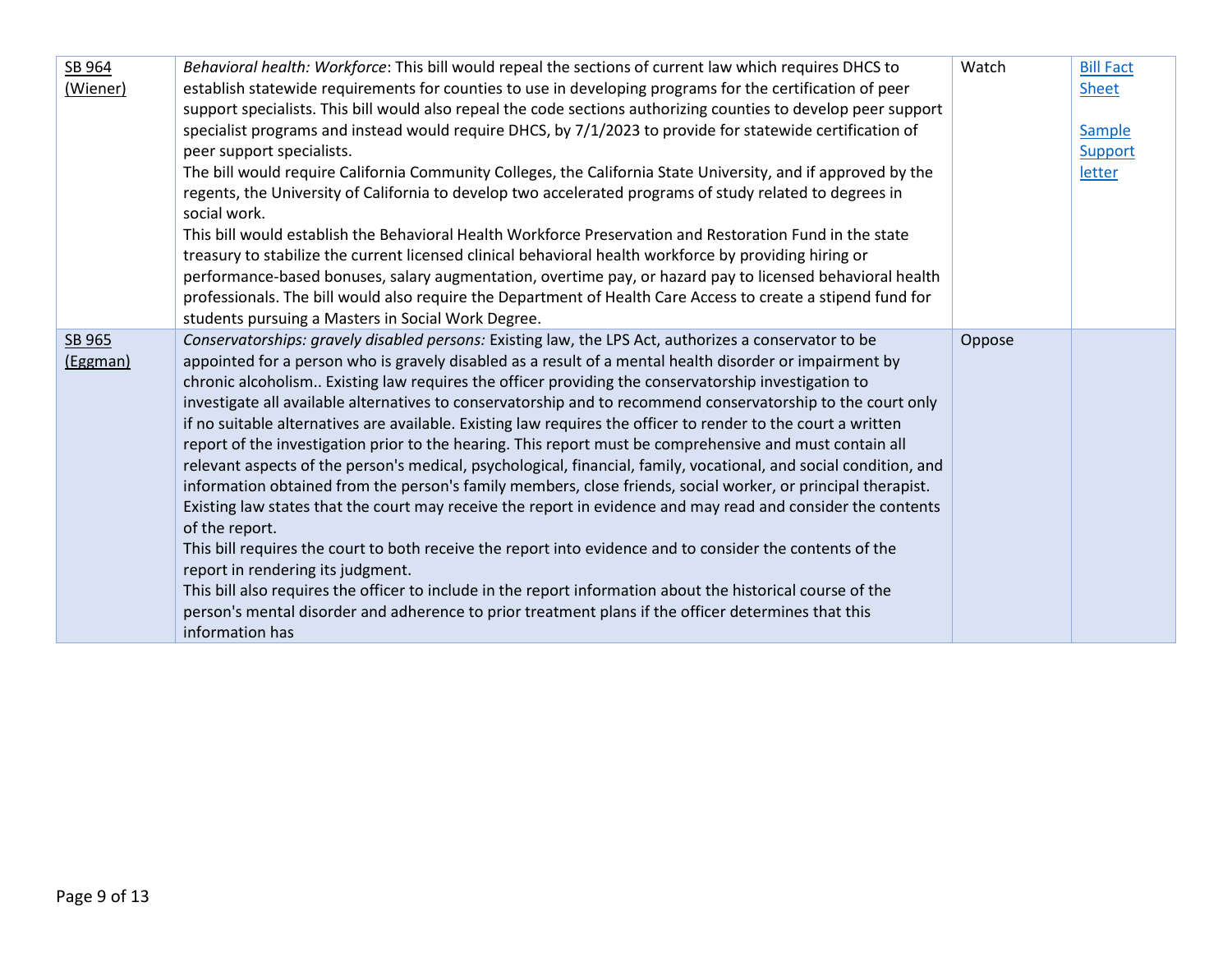| SB 970        | MHSA: accountability and planning: This bill would amend the Mental Health Services Act to require counties     | Feb 2022:    | <b>Bill Fact</b> |
|---------------|-----------------------------------------------------------------------------------------------------------------|--------------|------------------|
| (Eggman)      | to submit 5-year program and expenditure plans (currently required every 3 years) and annual updates.           | Oppose       | <b>Sheet</b>     |
|               | This bill would require the California Health and Human Services Agency, by July 1, 2024, to establish the      |              |                  |
|               | California MHSA Outcomes and Accountability Review (MHSA-OAR), consisting of performance indicators,            | May 2022:    |                  |
|               | county self-assessments, and county MHSA improvement plans, to facilitate a local accountability system         | Moved to     |                  |
|               | that fosters continuous quality improvement in county programs funded by the MHSA and in the collection         | Watch due to |                  |
|               | and dissemination by the department of best practices in service delivery.                                      | amendments   |                  |
|               | The bill would require HHS to convene a workgroup to establish a workplan by which the MHSA-OAR shall be        |              |                  |
|               | conducted. The bill would require counties to execute and fulfill components of its MHSA system                 |              |                  |
|               | improvement plan that can be accomplished with existing resources. The bill would require HHS to report to      |              |                  |
|               | the Legislature annually a summary of county performance on the established process and outcome                 |              |                  |
|               | measures, analysis of county performance trends over time, and makes recommendations for common                 |              |                  |
|               | MHSA services improvements identified.                                                                          |              |                  |
|               | Amended to also eliminate the requirement in the MHSA that 20% of MHSA funds must be used for PEI, and          |              |                  |
|               | eliminate the requirement that 5% of funds must be used for INN beginning with the 2024-2025 fiscal year.       |              |                  |
| SB 1019       | Medi-Cal managed care plans: Outreach and education: This bill would require a Medi-Cal managed care plan       | Support      |                  |
| (Gonzalez)    | to conduct annual outreach and education to its enrollees regarding the mental health benefits that are         |              |                  |
|               | covered by the plan, and also to develop annual outreach and education to inform primary care physicians        |              |                  |
|               | regarding those mental health benefits. The bill would require that the outreach and education efforts be       |              |                  |
|               | informed by stakeholder engagement and the plan's population needs assessment, and that the efforts meet        |              |                  |
|               | cultural and linguistic appropriateness standards and incorporate best practices in stigma reduction. The bill  |              |                  |
|               | would require DHCS to review and approve annual outreach and education efforts, and to consult with             |              |                  |
|               | stakeholders to develop the standards for the review and approval. The bill would require DHCS to publish       |              |                  |
|               | annual reports on its internet website on consumer experience with mental health benefits covererd by           |              |                  |
|               | Medi-Cal managed care plans. The bill would require the department to publish annual reports on its             |              |                  |
|               | internet website on consumer experience with mental health benefits covered by Medi-Cal managed care            |              |                  |
|               | plans. The bill would require the reports to include plan-by-plan data, provide granularity for subpopulations, |              |                  |
|               | address inequities based on key demographic factors, and provide recommendations.                               |              |                  |
| SB 1033 (Pan) | Health care coverage: This bill would require health care service plans and health insurers to assess the       | Support      |                  |
|               | cultural, linguistic, and health-related social needs of the enrollees and insured groups for the purpose of    |              |                  |
|               | identifying and addressing health disparities, improving health care quality and outcomes, and addressing       |              |                  |
|               | population health.                                                                                              |              |                  |
| SB 1143       | Acute Care Psychiatric Hospital Loan Fund. This bill would establish the California Acute Care Psychiatric      | Oppose       |                  |
| (Roth)        | Hospital Loan Fund to provide zero interest loans, upon appropriation by the Legislature, to qualifying county  |              |                  |
|               | or city and county applicants for the purpose of building or renovating acute care psychiatric hospitals or     |              |                  |
|               | psychiatric units in general acute care hospitals, as defined.                                                  |              |                  |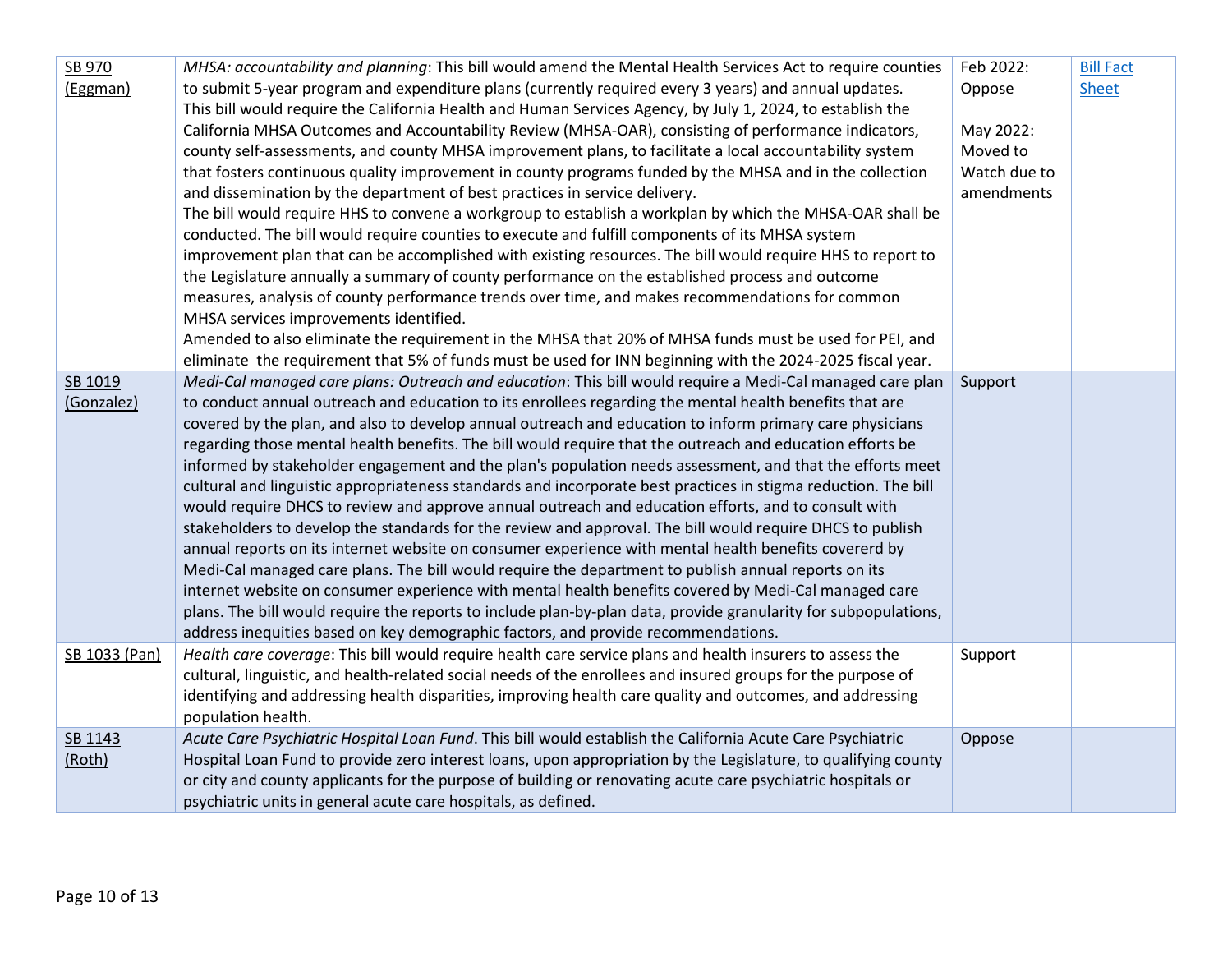| SB 1154<br>(Eggman)  | Facilities for mental health or SUD crisis: database: This bill would require the State Department of Public<br>Health to develop a real-time internet-based database to collect and display information about beds in<br>inpatient psychiatric facilities, crisis stabilization units, residential community mental health facilities, and<br>licensed residential alcoholism or drug abuse recovery or treatment facilities in order to facilitate the<br>identification and designation of facilities for the temporary treatment of individuals in mental health or<br>substance use disorder crisis.                                                                                                                                                                                                                                                                                                                                                                                                                                                                                                                                                                                                                                                                                                                                                                                                                                                                       | Watch   |  |
|----------------------|---------------------------------------------------------------------------------------------------------------------------------------------------------------------------------------------------------------------------------------------------------------------------------------------------------------------------------------------------------------------------------------------------------------------------------------------------------------------------------------------------------------------------------------------------------------------------------------------------------------------------------------------------------------------------------------------------------------------------------------------------------------------------------------------------------------------------------------------------------------------------------------------------------------------------------------------------------------------------------------------------------------------------------------------------------------------------------------------------------------------------------------------------------------------------------------------------------------------------------------------------------------------------------------------------------------------------------------------------------------------------------------------------------------------------------------------------------------------------------|---------|--|
| SB 1227<br>(Eggman)  | Involuntary commitment: intensive treatment: Under existing law, the LPS Act, when a person, as a result of a<br>mental health disorder, is determined to be a danger to themself or others, or is determined to be gravely<br>disabled, that person may, upon probable cause, be taken into custody and placed in a facility for up to 72<br>hours for evaluation and treatment. Under existing law, if a person is detained for 72 hours under those<br>provisions, and has received an evaluation, the person may be certified for not more than 14 days of<br>intensive treatment. Existing law further authorizes a person to be certified for an additional period of not<br>more than 30 days of intensive treatment if the person remains gravely disabled and is unwilling or unable to<br>accept treatment voluntarily. Existing law requires the person to be released at the end of the 30 days,<br>except under certain circumstances including: 1. The person agrees to receive further treatment on a<br>voluntary basis; 2. the person is the subject of a conservatorship petition; 3. the person is the subject of a<br>petition for postcertification treatment of a dangerous person filed pursuant to Article 6 (commencing with<br>Section 5300).<br>This bill would authorize an additional 30-day treatment period if the person is still in need of intensive<br>treatment and the certification for the additional 30-day treatment period has begun. | Oppose  |  |
| SB 1229<br>(McGuire) | Mental health workforce grants: This bill would require the department of Health Care Access and<br>Information, in collaboration with the Superintendent of Public Instruction, to establish a grant program to<br>increase the number of mental health professionals serving children and youth. The bill would require the<br>department to award up to 10,000 grants to postgraduate students over a 3-year period in amounts of up to<br>\$25,000 each. The bill would prescribe eligibility requirements for the grants, including that the student be<br>enrolled on or after Jan. 1, 2022 in a California postgraduate program at an accredited school or department<br>of social work or enrolled in a specified master's or doctoral degree postgraduate program. The bill would<br>require the student to make specified commitments, including a commitment to work with an eligible<br>California-based nonprofit entity or a local educational agency for specified required supervised experience<br>hours and a commitment that, upon completion of the postgraduate program, the student satisfies the<br>requirements to become a registered associate clinical social worker, associate professional clinical<br>counselor, or an associate MFT.                                                                                                                                                                                                             | Support |  |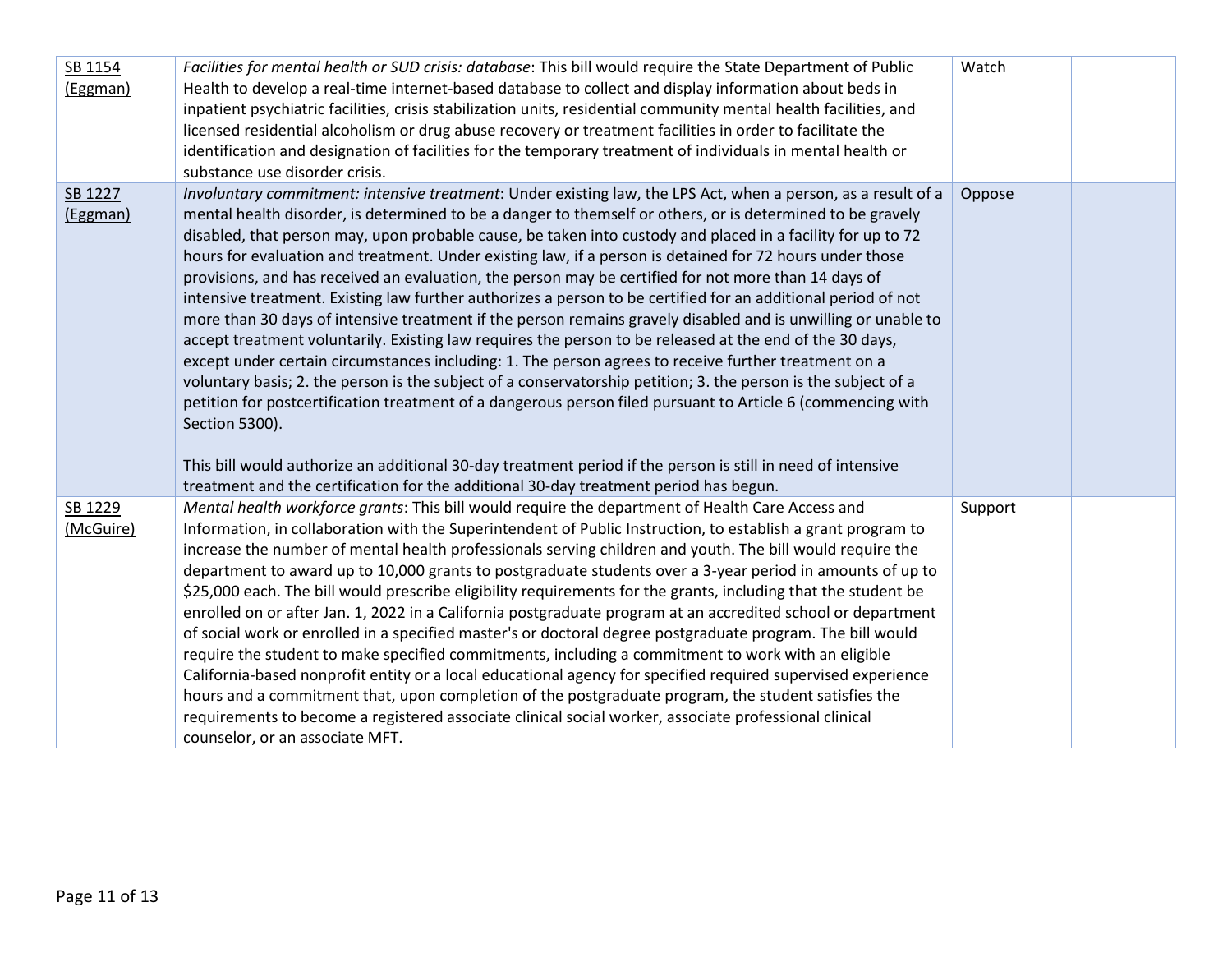| SB 1238<br>(Eggman)     | Behavioral health services: existing and projected needs: This bill would require DHCS, in consultation with<br>each council of governments, to determine the existing and projected need for behavioral health services for<br>each region.<br>DHCS's determination would be based on population projections, regional incidence of behavioral health<br>issues in children and adults, referrals for AOT, frequency of psychiatric holds and conservatorships, and an<br>inventory of the continuum of behavioral health services provided by the county behavioral health<br>department. The council of governments would be required to provide behavioral health service access and<br>utilization data for the region, including the total number of beds, total utilization, and unmet needs in a<br>number of categories, including: prevention and wellness services, outpatient services, peer and recovery<br>services, community supports, intensive outpatient treatment services, crisis services, and school-based<br>services.     | Watch  |  |
|-------------------------|----------------------------------------------------------------------------------------------------------------------------------------------------------------------------------------------------------------------------------------------------------------------------------------------------------------------------------------------------------------------------------------------------------------------------------------------------------------------------------------------------------------------------------------------------------------------------------------------------------------------------------------------------------------------------------------------------------------------------------------------------------------------------------------------------------------------------------------------------------------------------------------------------------------------------------------------------------------------------------------------------------------------------------------------------|--------|--|
| SB 1302<br>(Portantino) | Pupil Wellness Centers Grant Program: Would appropriate \$1 billion from an unspecified fund to the<br>Superintendent of Public Instruction to provide annual grants of up to \$250,000 each to certain local<br>educational agencies serving high school pupils to establish or improve pupil wellness centers to provide<br>comprehensive medical and behavioral health services.                                                                                                                                                                                                                                                                                                                                                                                                                                                                                                                                                                                                                                                                | Watch  |  |
| SB 1338<br>(Umberg)     | Community Assistance, Recovery, and Empowerment (CARE) Court Program: This bill would enact the<br>Community Assistance, Recovery, and Empowerment (CARE) Act, which would authorize specific people to<br>petition a civil court to create a CARE plan and implement services to be provided by county behavioral<br>health agencies, to provide behavioral health care, stabilization medication, and housing support to adults<br>who have schizophrenia spectrum or other psychotic disorders and who lack medical decision-making<br>capacity.                                                                                                                                                                                                                                                                                                                                                                                                                                                                                                | Oppose |  |
| SB 1351<br>(Durazo)     | California Youth Apprenticeship Program: This bill would create the California Youth Apprenticeship Program,<br>administered by the Office of the California Youth Apprenticeship Program for the purposes of awarding<br>grant funding to eligible applicants to develop new apprenticeship programs or expand existing<br>apprenticeship programs to serve the target population. The target population includes individuals aged 16<br>to 24 years who are unhoused, in the child welfare or juvenile justice system or criminal justice system, living<br>in concentrated poverty, or are facing barriers to labor market participation.<br>Grant funds may be used for purposes that include, but are not limited to: a) instruction and training of<br>apprentices; b) costs related to setting up the program; c) project and case management; d) related<br>instruction costs; e) education or training equipment; f) mental health services, trauma-informed care, and<br>wraparound support services, including child or dependent care. | Watch  |  |
| SB 1416<br>(Eggman)     | Mental health services: Gravely disabled: This bill would include under the definition of "gravely disabled" a<br>condition in which a person, as a result of a mental health disorder, is unable to provide for the basic<br>personal needs of personal or medical care or self-protection and safety.                                                                                                                                                                                                                                                                                                                                                                                                                                                                                                                                                                                                                                                                                                                                            | Oppose |  |